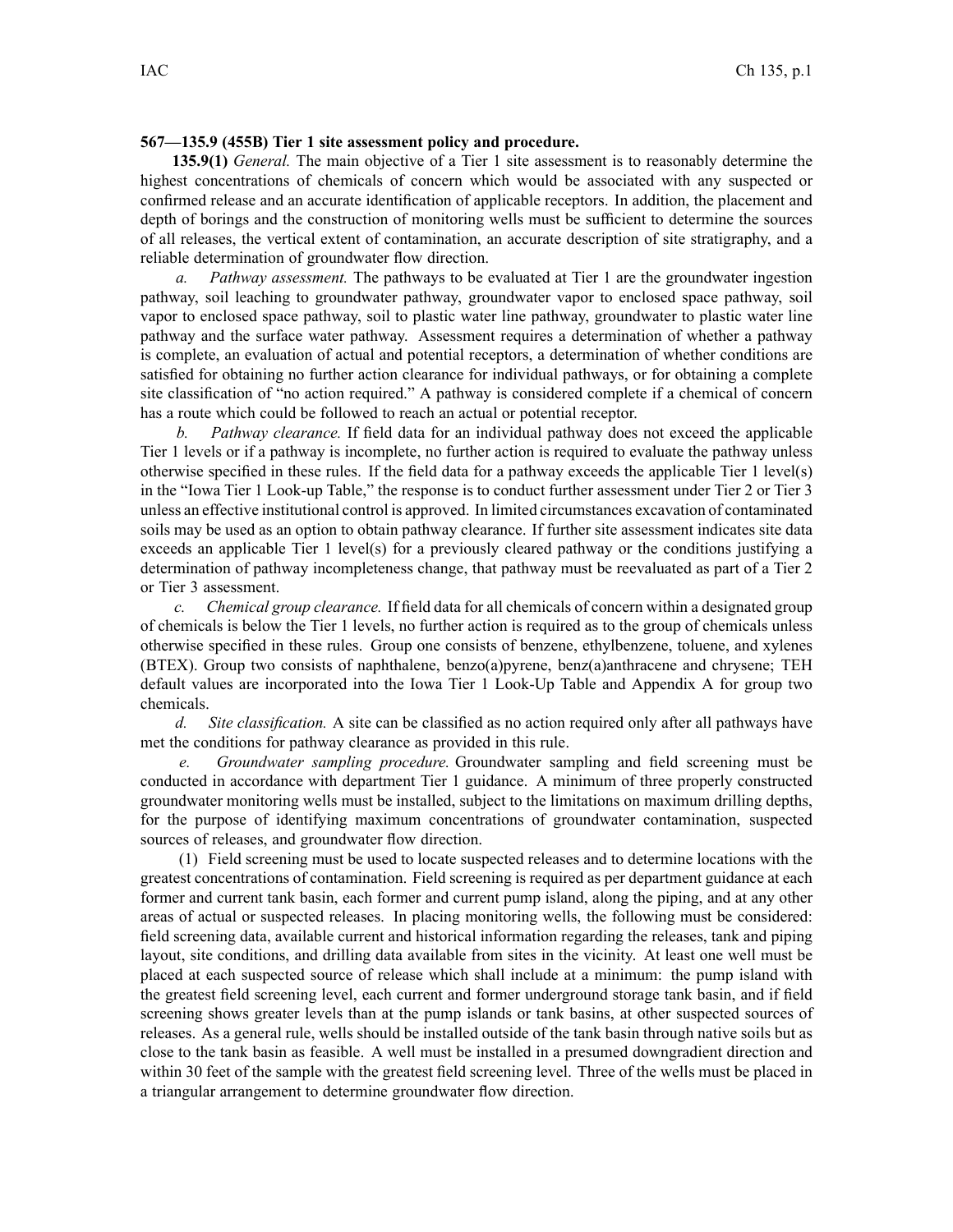(2) Where the circumstances which promp<sup>t</sup> <sup>a</sup> Tier 1 assessment identify <sup>a</sup> discrete source and cause of <sup>a</sup> release, and the groundwater professional is able to rule out other suspected sources or contributing sources such as pump islands, piping runs and tank basins, the application of field screening and groundwater well placement may be limited to the known source.

*f. Soil sampling procedure.* The objective of soil sampling is to identify the maximum concentrations of soil contamination in the vadose and saturated zones and to identify sources of releases. The same principles stated above apply to soil sampling. Soil samples must be taken from borings with the greatest field screening levels even if the boring will not be converted to <sup>a</sup> monitoring well. At <sup>a</sup> minimum, soil and groundwater samples must be collected for analysis from all borings which are converted to monitoring wells.

|                       |                                        |           | Group 1 |         |              |         | Group 2: TEH |              |
|-----------------------|----------------------------------------|-----------|---------|---------|--------------|---------|--------------|--------------|
| Media                 | Exposure Pathway                       | Receptor  | Benzene | Toluene | Ethylbenzene | Xylenes | Diesel*      | Waste<br>Oil |
| Groundwater<br>(ug/L) | Groundwater<br>Ingestion               | actual    | 5       | 1,000   | 700          | 10,000  | 1,200        | 400          |
|                       |                                        | potential | 290     | 7,300   | 3,700        | 73,000  | 75,000       | 40,000       |
|                       | Groundwater Vapor<br>to Enclosed Space | all       | 1,540   | 20,190  | 46,000       | NA      | 2,200,000    | NA           |
|                       | Groundwater to<br>Plastic Water Line   | all       | 290     | 7,300   | 3,700        | 73,000  | 75,000       | 40,000       |
|                       | Surface Water                          | all       | 290     | 1,000   | 3,700        | 73,000  | 75,000       | 40,000       |
| Soil<br>(mg/kg)       | Soil Leaching<br>to Groundwater        | all       | 0.54    | 42      | 15           | NA      | 3,800        | NA           |
|                       | Soil Vapor<br>to Enclosed Space        | all       | 1.16    | 48      | 79           | NA      | 47,500       | NA           |
|                       | Soil to Plastic<br>Water Line          | all       | 1.8     | 120     | 43           | NA.     | 10,500       | NA.          |

Iowa Tier 1 Look-Up Table

NA: Not applicable. There are no limits for the chemical for the pathway, because for groundwater pathways the concentration for the designated risk would be greater than the solubility of the pure chemical in water, and for soil pathways the concentration for the designated risk would be greater than the soil concentration if pure chemical were presen<sup>t</sup> in the soil.

TEH: Total Extractable Hydrocarbons. The TEH value is based on risks from naphthalene, benzo(a)pyrene, benz(a)anthracene, and chrysene. Refer to Appendix B for further details.

Diesel\*. Standards in the Diesel column apply to all low volatile petroleum hydrocarbons excep<sup>t</sup> waste oil.

**135.9(2)** *Conditions requiring Tier 1 site assessment.* Unless owners and operators choose to conduct <sup>a</sup> Tier 2 assessment, the presence of bedrock requires <sup>a</sup> Tier 2 assessment as provided in 135.8(5), or these rules otherwise require preparation of <sup>a</sup> Tier 2 site assessment, <sup>a</sup> Tier 1 site assessment must be completed in response to release confirmation as provided in rule 135.6(455B), or tank closure investigation under 135.15(455B), or other reliable laboratory analysis which confirms the presence of contamination above the action levels in 135.14(455B).

**135.9(3)** *Tier 1 assessment report.* Unless directed to do otherwise by the department or the owners or operators choose to prepare <sup>a</sup> Tier 2 site cleanup report, owners and operators must assemble information about the site and the nature of the release in accordance with the department Tier 1 guidance, including information gained while confirming the release under 135.6(455B), tank closure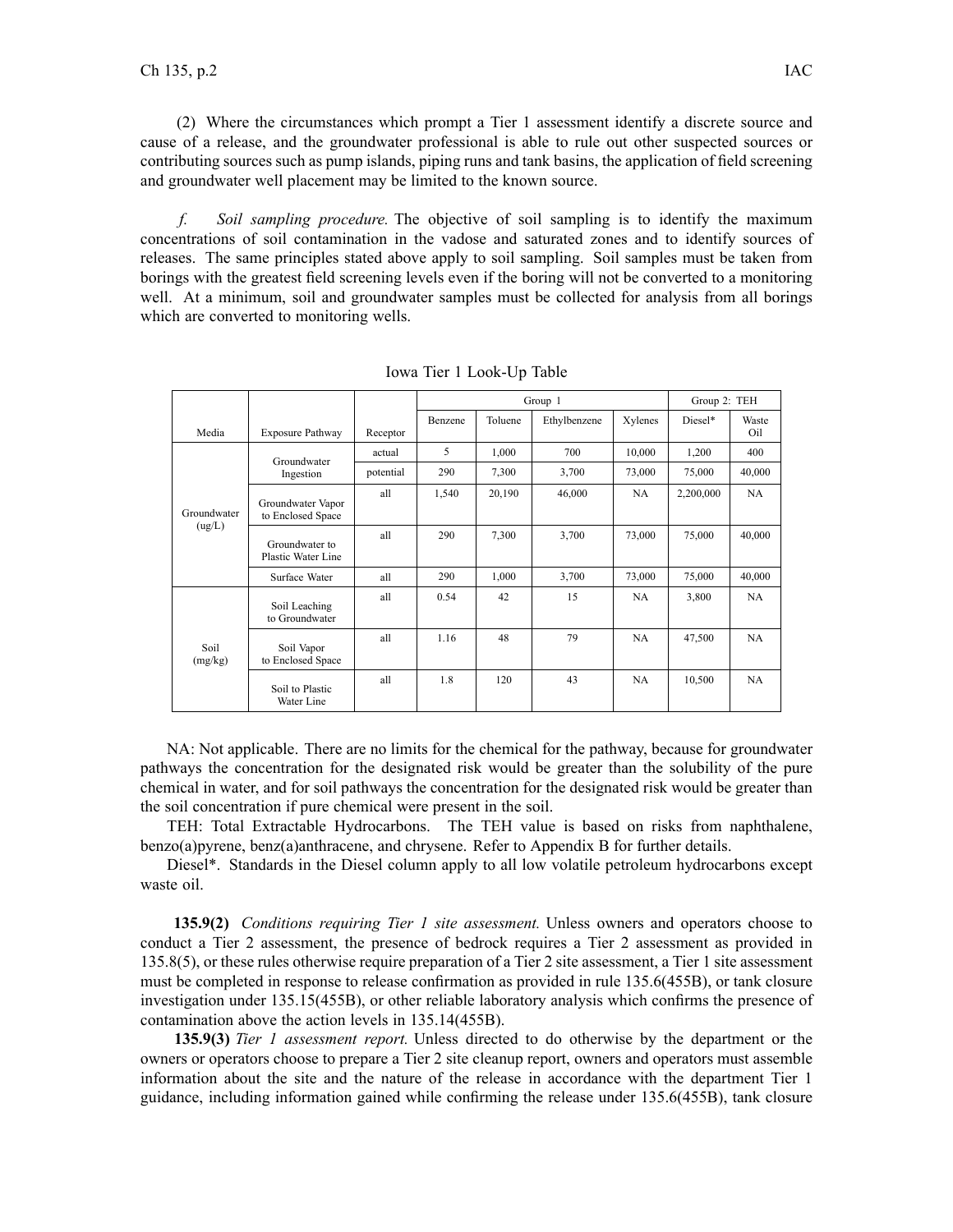under 135.15(455B) or completing the initial abatement measures in 135.7(1) and 135.7(2). This information must include, but is not necessarily limited to, the following:

- *a.* Data on the nature and estimated quantity of release.
- *b.* Results of any release investigation and confirmation actions required by subrule 135.6(3).

*c.* Results of the free product investigations required under 135.7(3)*"a"*(6), to be used by owners and operators to determine whether free product must be recovered under 135.7(5).

*d.* Chronology of property ownership and underground storage tank ownership, identification of the person(s) having control of, or having responsibility for the daily operation of the underground storage tanks and the operational history of the underground storage tank system. The operational history shall include, but is not limited to, <sup>a</sup> description of or suspected known subsurface or aboveground releases, pas<sup>t</sup> remediation or other corrective action, type of petroleum product stored, recent tank and piping tightness test results, any underground storage tank system repairs, upgrades or replacements and the underground storage tank and piping leak detection method being utilized. The operational history shall confirm that current release detection methods and record keeping comply with the requirements of 135.5(455B), that all release detection records have been reviewed and repor<sup>t</sup> any evidence that <sup>a</sup> release detection standard has been exceeded as provided in 135.5(4) and 135.5(5).

*e.* Appropriate diagrams of the site and the underground storage tank system and surrounding land use, identifying site boundaries and existing structures and uses such as residential properties, schools, hospitals, child care facilities and <sup>a</sup> general description of relevant land use restrictions and known future land use.

*f.* Current proof of financial responsibility as required by 136.19(455B) and 136.20(455B) and the status of coverage for corrective action under any applicable financial assurance mechanism or other financial assistance program.

*g.* A receptor survey including but not limited to the following: existing buildings, enclosed spaces (basements, crawl spaces, utility vaults, etc.), conduits (gravity drain lines, sanitary and storm sewer mains and service lines), plastic water lines and other utilities within 500 feet of the source. For conduits and enclosed spaces there must be <sup>a</sup> description of construction material, conduit backfill material, slope of conduit and trenches (include flow direction of sewers), burial depth of utilities or subsurface enclosed spaces, and the relationship to groundwater elevations.

*h.* An explosive vapor survey of enclosed spaces where there may be the potential for buildup of explosive vapors. The groundwater professional must provide <sup>a</sup> specific justification for not conducting an explosive vapor survey.

*i.* A survey of all surface water bodies within 200 feet of the source.

*j.* A survey of all active, abandoned and plugged groundwater wells within 1,000 feet of the source with <sup>a</sup> description of construction and presen<sup>t</sup> or future use.

*k.* Accurate and legible site maps showing the location of all groundwater monitoring wells, soil borings, field screening locations and screening values, and monitoring well and soil boring construction logs.

*l.* A tabulation of all laboratory analytical results for chemicals of concern and copies of the laboratory analytical reports.

*m.* Results of hydraulic conductivity testing and description of the procedures utilized.

*n.* A Tier 1 site assessment in accordance with the department's Tier 1 guidance. The Tier 1 repor<sup>t</sup> shall be submitted on forms and in <sup>a</sup> format prescribed by this guidance. The Tier 1 data analysis shall be performed by using computer software developed by the department or by using the computer software's hard-copy version.

**135.9(4)** *Groundwater ingestion pathway assessment.* The groundwater ingestion pathway addresses the potential for human ingestion of petroleum-regulated substances from existing groundwater wells or potential drinking water wells.

*a. Pathway completeness.* This pathway is considered complete if: (1) there is <sup>a</sup> drinking or non-drinking water well within 1,000 feet of the source(s) exhibiting the maximum concentrations of the chemicals of concern; or (2) the first encountered groundwater is <sup>a</sup> protected groundwater source.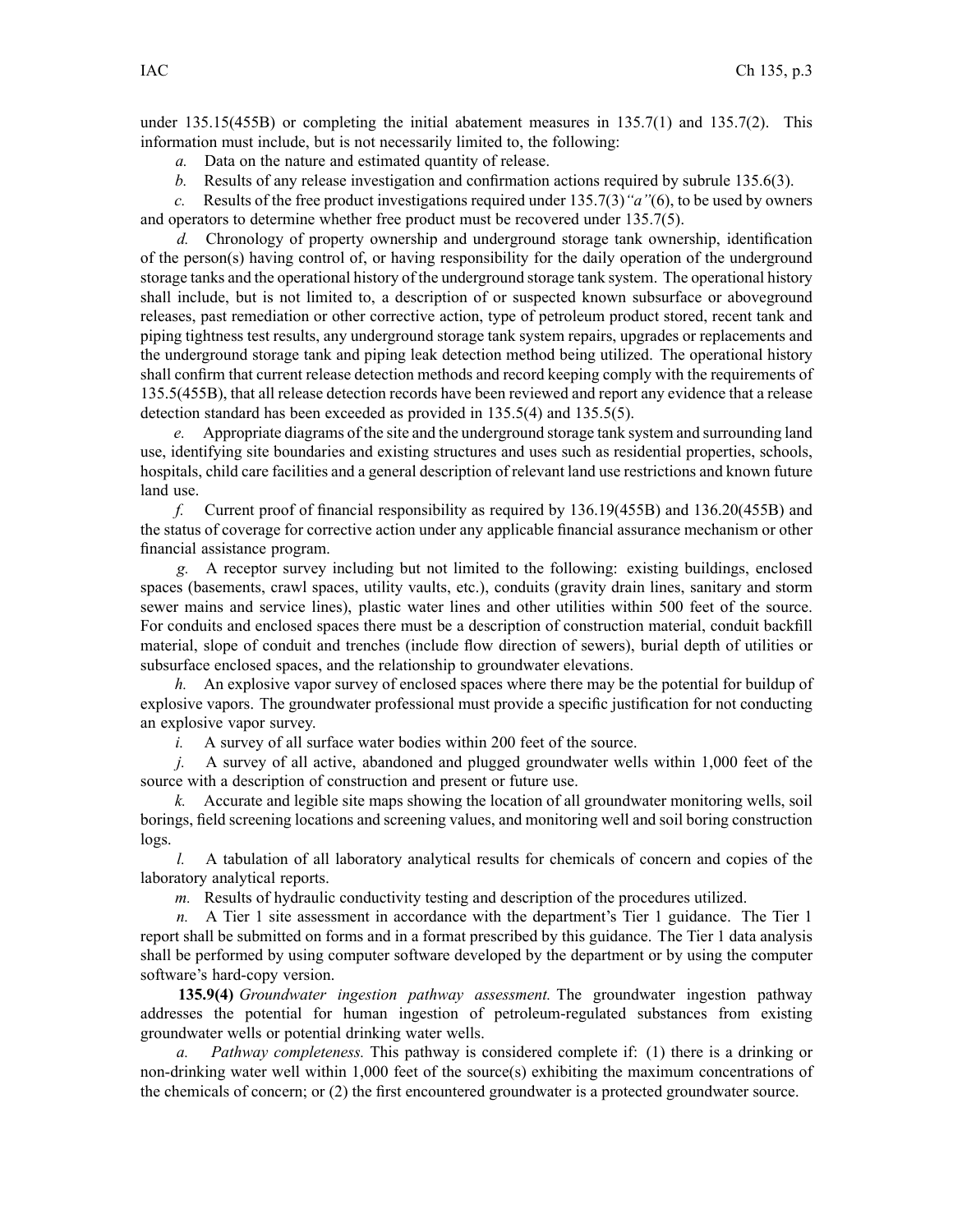*b. Receptor evaluation.* A drinking or non-drinking water well within 1,000 feet of the source(s) is an actual receptor. The Tier 1 levels for actual receptors apply to drinking water wells and the Tier 1 levels for potential receptors apply to non-drinking water wells. Potential receptor points of exposure exist if the first encountered groundwater is <sup>a</sup> protected groundwater source but no actual receptors presently exist within 1,000 feet of the source.

*c. Pathway clearance.* If the pathway isincomplete, no further action isrequired for this pathway. If the Tier 1 level for actual or potential receptors is not exceeded, no further action is required for this pathway. Groundwater wells that are actual or potential receptors may be plugged in accordance with 567—Chapter 39 and 567—Chapter 49 and may result in no further action clearance if the groundwater is not <sup>a</sup> protected groundwater source and the pathway is thereby incomplete.

*d. Corrective action response.* If maximum concentrations exceed the applicable Tier 1 levelsfor either actual or potential receptors, <sup>a</sup> Tier 2 assessment must be conducted unless effective institutional controls are implemented as provided below. Technological controls are not acceptable at Tier 1 for this pathway. Abandonment and plugging of drinking and non-drinking water wells in accordance with 567—Chapters 39 and 49 is an acceptable corrective action response.

*e. Use of institutional controls.* To apply an effective institutional control, if drinking or non-drinking water wells are presen<sup>t</sup> within 1,000 feet of the source, and the applicable Tier 1 level is exceeded, the well(s) for which there is an exceedence must be properly plugged. If the groundwater is <sup>a</sup> protected groundwater source and the maximum concentrations do not exceed the Tier 1 level for potential receptors but do exceed the Tier 1 level for actual receptors, the owner or operator must provide notification of site conditions on <sup>a</sup> department form to the department water supply section, or if <sup>a</sup> county has delegated authority, then the designated county authority responsible for issuing private water supply construction permits or regulating non-public water well construction as provided in 567—Chapters 38 and 49.

If the groundwater is <sup>a</sup> protected source and the maximum concentrations exceed the Tier 1 level for potential receptors, the owner or operator must (1) implement an institutional control prohibiting the use of the groundwater for installation of drinking and non-drinking water wells within 1,000 feet of the source; and (2) provide notification as provided above. If an effective institutional control is not feasible, <sup>a</sup> Tier 2 assessment must be performed for this pathway in accordance with rule 135.10(455B).

## *f. Receptor evaluation for public water supply wells.* Rescinded IAB 3/11/09, effective 4/15/09.

**135.9(5)** *Soil leaching to groundwater pathway assessment.* This pathway addresses the potential forsoil contamination to leach to groundwater creating <sup>a</sup> risk of human exposure through the groundwater ingestion pathway.

*a. Pathway completeness.* If the groundwater ingestion pathway is complete, the soil leaching to groundwater pathway is considered complete.

*b. Receptor evaluation.* There is <sup>a</sup> single receptor type for this pathway and one applicable Tier 1 level.

*c. Pathway clearance.* If the pathway isincomplete or the pathway is complete and the maximum concentrations of chemicals of concern do not exceed the Tier 1 levels, no further action is required for assessment of this pathway.

*d. Corrective action response.* If the Tier 1 levels are exceeded for this pathway, <sup>a</sup> Tier 2 assessment must be conducted or alternatively, institutional controls or soil excavation may be undertaken in accordance with 135.9(7)*"h."*

*e. Use of institutional controls.* Institutional controls must satisfy the conditions applicable to the groundwater ingestion pathway as provided in 135.9(4)*"e."*

**135.9(6)** *Groundwater vapor to enclosed space pathway assessment.* This pathway addresses the potential for vapors from contaminated groundwater to migrate to enclosed spaces where humans could inhale chemicals of concern at unacceptable levels. This pathway assessment assumes the health-based Tier 1 levels will adequately protect against any associated short- and long-term explosive risks.

*a. Pathway completeness.* This pathway is always considered complete for purposes of Tier 1 and must be evaluated.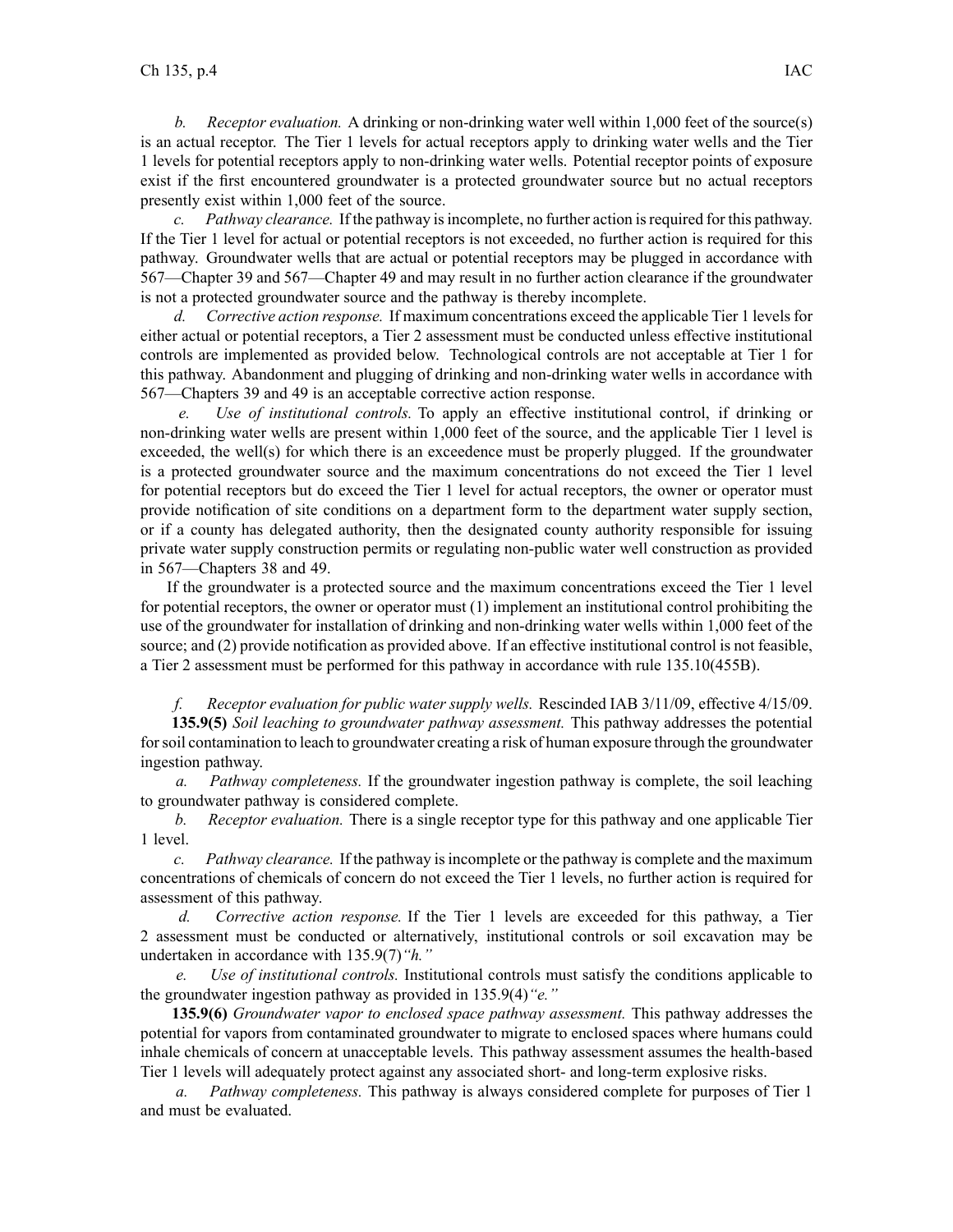*b. Explosive vapor survey.* An explosive vapor survey must be conducted in accordance with procedures outlined in the department Tier 1 guidance. If potentially explosive levels are detected, the groundwater professional must notify the owner or operator with instructions to repor<sup>t</sup> the condition in accordance with 567—Chapter 131. The owner or operator must begin immediate response and abatement procedures in accordance with 135.7(455B) and 567—Chapter 133.

*c. Receptor evaluation.* For purposes of Tier 1, there is one receptor type for this pathway and the Tier 1 level applies regardless of the existence of actual or potential receptors.

*d. Pathway clearance.* No further action is required for this pathway, if the maximum groundwater concentrations do not exceed the Tier 1 levels for this pathway.

*e. Corrective action response.* If the maximum concentrations exceed the Tier 1 levels for this pathway, <sup>a</sup> Tier 2 assessment of this pathway must be conducted unless institutional controls are implemented. Technological controls are not acceptable at Tier 1 for this pathway.

*f. Use of institutional controls.* An institutional control must be effective to prohibit the placement of enclosed space receptors within 500 feet of the source.

**135.9(7)** *Soil vapor to enclosed space pathway assessment.* This pathway addresses the potential for vapors from contaminated soils to migrate to enclosed spaces where humans could inhale chemicals of concern at unacceptable levels. This pathway assessment assumes health-based screening levels at Tier 1 will adequately protect against short- and long-term explosive risks.

*a. Pathway completeness.* This pathway is always considered complete for purposes of Tier 1 and must be evaluated.

*b. Explosive vapor survey.* An explosive vapor survey must be conducted in accordance with procedures outlined in the department Tier 1 guidance. If potentially explosive levels are detected, the groundwater professional must notify the owner or operator with instructions to repor<sup>t</sup> the condition in accordance with 567—Chapter 131. The owner or operator must begin immediate response and abatement procedures in accordance with 135.7(455B) and 567—Chapter 133.

*c. Receptor evaluation.* For purposes of Tier 1, there is one receptor type for this pathway, and the Tier 1 level applies regardless of existing or potential receptors.

*d. Pathway clearance.* No further action is required for this pathway, if the maximum soil concentrations do not exceed the Tier 1 levels for this pathway. If the Tier 1 levels are exceeded, soil gas measurements may be taken in accordance with the Tier 2 guidance at the area(s) of maximum concentration. Subject to confirmation sampling, if the soil gas measurements do not exceed the target levels in 135.10(7)*"f,"* no further action is required for this pathway. If the Tier 1 level is not exceeded but the soil gas measurement exceeds the target level, further action is required for the pathway.

*e. Soil gas samples.* To establish that the soil gas measurement is representative of the highest expected levels, <sup>a</sup> groundwater professional must obtain two soil gas samples taken at least two weeks apart. One of the samples must be taken below the typical frostline depth during <sup>a</sup> seasonal period of lowest groundwater elevation.

*f. Corrective action response.* If the maximum concentrations exceed the Tier 1 levels and the soil gas measurements exceed target levels for this pathway, or if no soil gas measurement was taken, <sup>a</sup> Tier 2 assessment of this pathway must be conducted unless institutional controls are implemented or soil excavation is conducted as provided below. Technological controls are not acceptable at Tier 1 for this pathway.

*g. Use of institutional controls.* An institutional control must be effective to eliminate the placement of enclosed space receptors within 500 feet of the source.

*h. Soil excavation.* Excavation of contaminated soils for the purpose of removing soils contaminated above the Tier 1 levels is permissible as an alternative to conducting <sup>a</sup> Tier 2 assessment. Adequate field screening methods must be used to identify maximum concentrations during excavation. At <sup>a</sup> minimum, one soil sample must be taken for field screening every 100 square feet of the base and each sidewall. Soil samples must be taken for laboratory analysis at least every 400 square feet of the base and each sidewall of the excavated area to confirm that remaining concentrations are below Tier 1 levels. If the excavation is less than 400 square feet, <sup>a</sup> minimum of one sample must be analyzed for each sidewall and the base.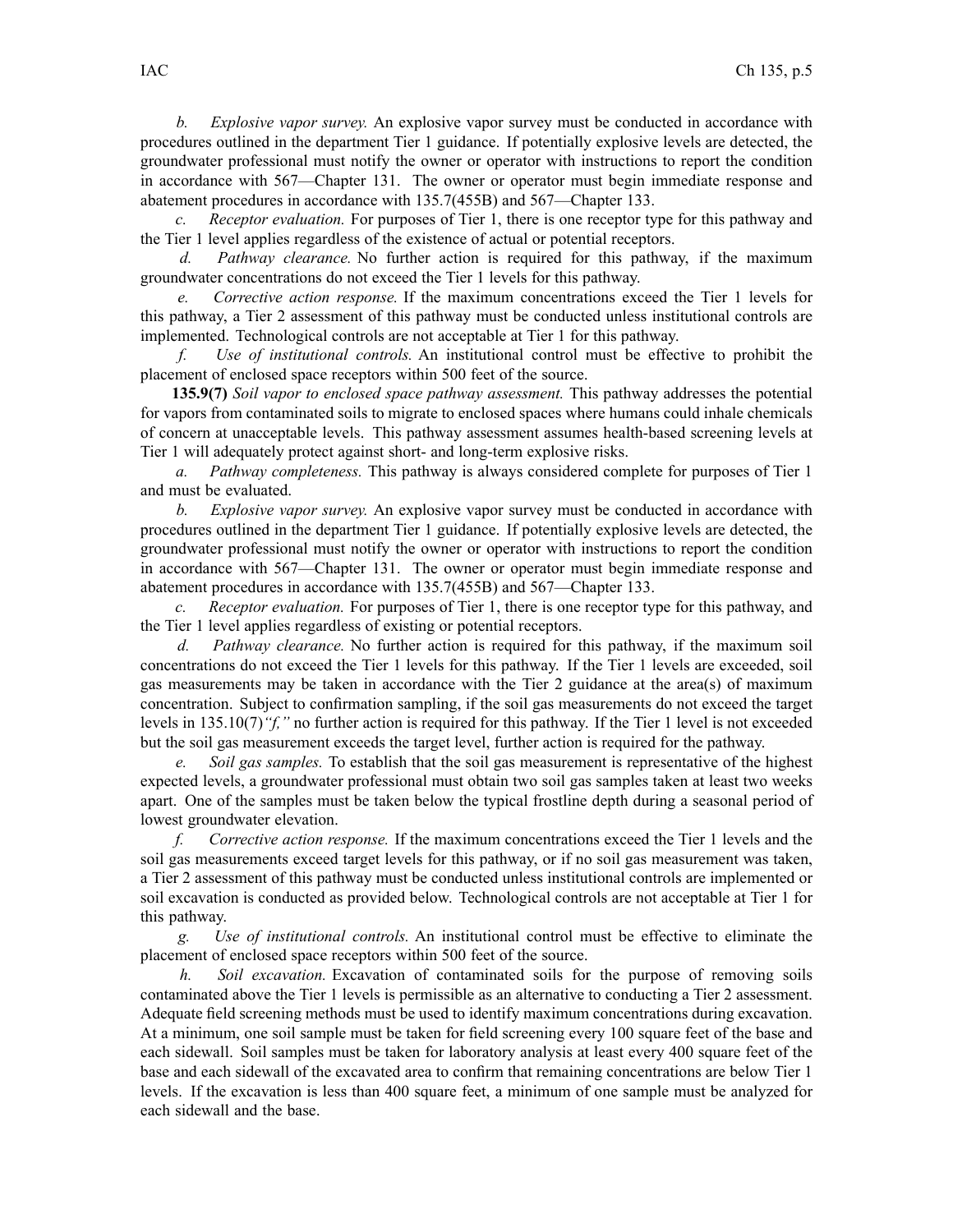**135.9(8)** *Groundwater to plastic water line pathway assessment.* This pathway addresses the potential for creating <sup>a</sup> drinking water ingestion risk due to contact with plastic water lines and causing infusion to the drinking water.

*a. Pathway completeness and receptor evaluation.*

(1) Actual receptors. This pathway is considered complete for an actual receptor if there is an existing plastic water line within 200 feet of the source and the first encountered groundwater is less than 20 feet below ground surface.

(2) Potential receptors. This pathway is considered complete for <sup>a</sup> potential receptor if the first encountered groundwater is less than 20 feet below ground surface.

*b. Pathway clearance.* If the pathway is not complete, no further action is required for this pathway. If the pathway is complete and the maximum concentrations of all chemicals of concern do not exceed the Tier 1 levels for this pathway, no further action is required for this pathway.

*c. Utility company notification.* The utility company which supplies water service to the area must be notified of all actual and potential plastic water line impacts. Notification of potential plastic water line impacts may be postponed until completion of Tier 2 if a Tier 2 assessment is required.

*d. Corrective action response.*

(1) For actual receptors, if the Tier 1 levels are exceeded, all plastic water lines within 200 feet must be replaced with nonplastic lines or the plastic lines must be relocated beyond the 200-foot distance. A Tier 2 assessment must be conducted for this pathway if lines are not replaced or relocated.

(2) For potential receptors, upon utility company notification, no further action will be required for this pathway.

**135.9(9)** *Soil to plastic water line pathway assessment.* This pathway addresses the potential for creating <sup>a</sup> drinking water ingestion risk due to contact with plastic water lines and infusion into the drinking water.

*a. Pathway completeness.*

(1) Actual receptors. This pathway is considered complete for an actual receptor if <sup>a</sup> plastic water line exists within 200 feet of the source.

(2) Potential receptors. This pathway is always considered complete for potential receptors.

*b. Pathway clearance.* If the pathway is not complete for actual receptors, no further action is required for this pathway. If the pathway is complete for actual receptors and the maximum concentrations of all chemicals of concern do not exceed Tier 1 levels for this pathway, no further action is required. For potential receptors, upon utility company notification, no further action will be required for this pathway for potential receptors.

*c. Utility company notification.* The utility company which supplies water service to the area must be notified of all actual and potential plastic water line impacts. Notification of potential plastic water line impacts may be postponed until completion of Tier 2 if a Tier 2 assessment is required.

*d. Corrective action response.* For actual receptors, if the Tier 1 levels are exceeded for this pathway, the plastic water lines may be replaced with nonplastic lines or the plastic lines must be relocated to <sup>a</sup> distance beyond 200 feet of the source. Excavation of soils to below Tier 1 levels may be undertaken in accordance with 135.9(7)*"h."* If none of these options is implemented, <sup>a</sup> Tier 2 assessment must be conducted for this pathway.

**135.9(10)** *Surface water pathway assessment.* This pathway addresses the potential for contaminated groundwater to impact surface water bodies creating risks to human health and aquatic life.

*a. Pathway completeness.* This pathway is considered complete if <sup>a</sup> surface water body is presen<sup>t</sup> within 200 feet of the source. For purposes of Tier 1, surface water bodies include both general use segments and designated use segments as provided in 567—subrule 61.3(1).

*b. Receptor evaluation.* The Tier 1 levels for this pathway only apply to designated use segments of surface water bodies as provided in 567—subrules 61.3(1) and 61.3(5). The point of compliance is the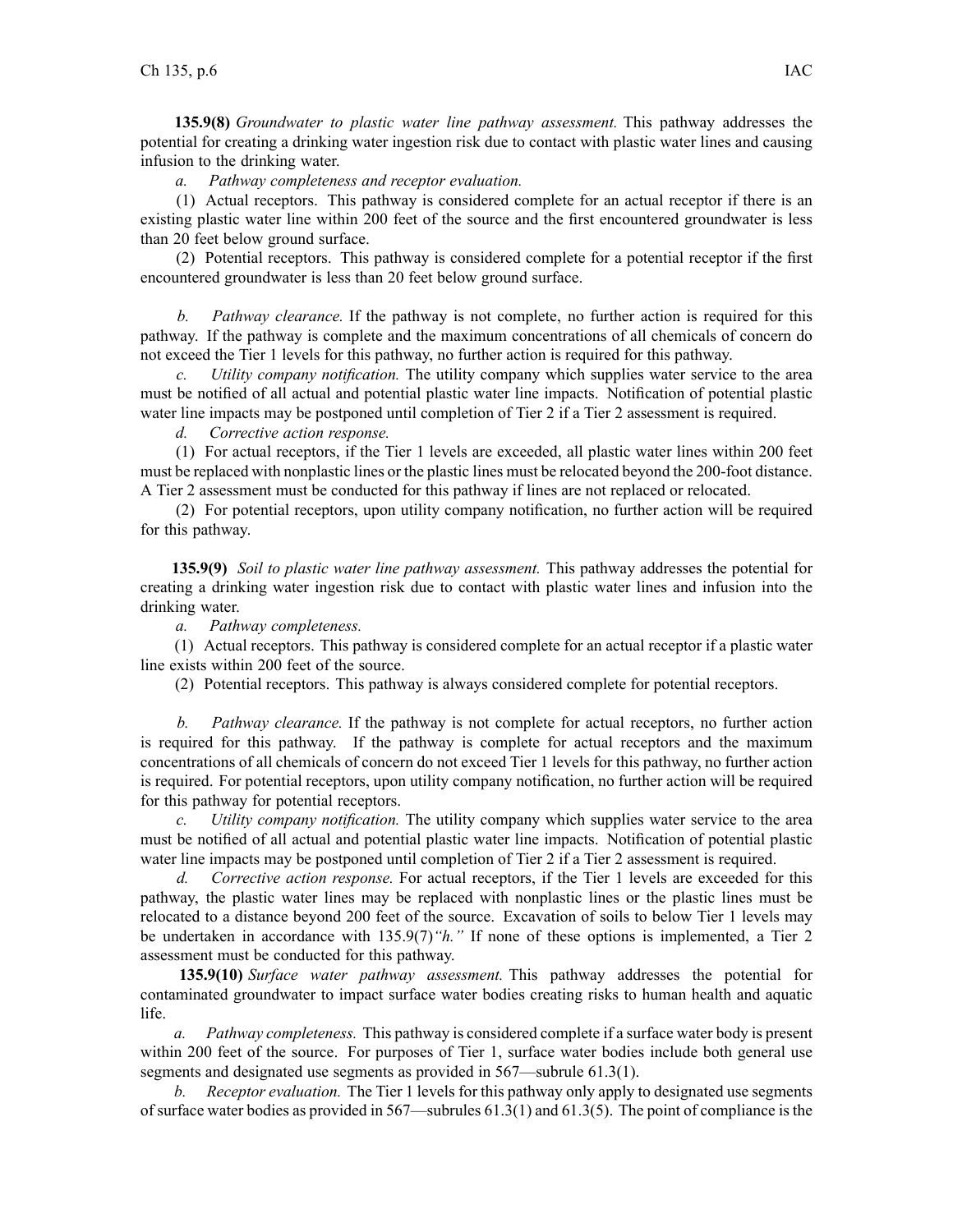source with the highest concentrations of chemicals of concern. General use segments of surface water bodies as provided in 567—paragraph 61.3(1)*"a"* are only subject to the visual inspection criteria.

*c. Visual inspection requirements.* A visual inspection of all surface water bodies within 200 feet of the source must be conducted to determine if there is evidence of <sup>a</sup> sheen on the water or there is evidence of petroleum residue along the bank. If <sup>a</sup> sheen or residue is evident or has been reported to be present, the groundwater professional must make <sup>a</sup> sufficient investigation to reasonably determine its source. If in the opinion of the groundwater professional, the sheen is not associated with the underground storage tank site, the professional must repor<sup>t</sup> and reasonably justify this opinion. If in the opinion of the groundwater professional the sheen is not <sup>a</sup> petroleum-regulated substance, <sup>a</sup> sample must be laboratory tested in accordance with 135.16(455B) to confirm it is not <sup>a</sup> petroleum-regulated substance.

*d. Pathway clearance.* If the pathway is not complete or it is complete and the maximum concentrations of all chemicals of concern at the point of compliance do not exceed the Tier 1 levels and there is no petroleum sheen or residue attributable to the site, no further action is required for assessment of this pathway.

*e. Corrective action response.* If <sup>a</sup> Tier 1 level is exceeded for any chemical of concern for <sup>a</sup> designated use segmen<sup>t</sup> within 200 feet of the source, or the groundwater professional determines the presence of <sup>a</sup> petroleum-regulated substance sheen or residue, <sup>a</sup> Tier 2 assessment of this pathway must be conducted.

**135.9(11)** *Tier 1 submission and review procedures.*

*a.* Within 90 calendar days of release confirmation or another reasonable period of time determined by the department, owners and operators must submit to the department <sup>a</sup> Tier 1 repor<sup>t</sup> in <sup>a</sup> format prescribed by the department and in accordance with these rules and the department Tier 1 guidance.

*b.* If the owner or operator elects to prepare <sup>a</sup> Tier 2 site cleanup repor<sup>t</sup> instead of <sup>a</sup> Tier 1 assessment, the department must be notified in writing prior to the expiration of the Tier 1 submission deadline. The Tier 2 site cleanup repor<sup>t</sup> must be submitted to the department in accordance with rule 135.10(455B) within 180 calendar days of release confirmation or another reasonable period of time determined by the department.

*c.* Tier 1 repor<sup>t</sup> completeness and accuracy. A Tier 1 repor<sup>t</sup> is considered to be complete if it contains all the information and data required by this rule and the department Tier 1 guidance. The repor<sup>t</sup> is accurate if the information and data is reasonably reliable based first on application of the standards in these rules and department guidance and second, generally accepted industry standards.

*d.* The certified groundwater professional shall include the following certification with the Tier 1 site assessment report:

I, \_\_\_\_\_\_\_\_\_\_\_\_\_\_\_\_\_\_\_\_\_\_\_\_\_\_\_\_\_\_\_\_\_\_\_\_\_\_\_\_\_\_, Groundwater Professional Certification No. \_\_\_\_\_\_\_\_\_\_\_\_\_\_\_\_, am familiar with all applicable requirements of Iowa Code section 455B.474 and all rules and procedures adopted thereunder including, but not limited to, 567—Chapter 135 and the Department of Natural Resources Tier 1 guidance. Based on my knowledge of those documents and information I have prepared and reviewed regarding this site, UST Registration No.

LUST No. I certify that this document is complete and accurate as provided in 567 IAC 135.9(11)*"c"* and meets the applicable requirements of the Tier 1 site assessment.

Signature:

Date:

*e.* Upon receipt of the Tier 1 report, the department may review it by reliance on the groundwater professional's certification and <sup>a</sup> summary review for completeness and accuracy or may undertake <sup>a</sup> more complete review to determine completeness and accuracy and compliance with department rules and guidance. If the Tier 1 repor<sup>t</sup> proposes to classify the site "no action required," the department may review the repor<sup>t</sup> as provided in 135.9(11)*"g."*

*f.* If <sup>a</sup> "no action required" site classification is not proposed, the department must within 60 days approve the Tier 1 repor<sup>t</sup> for purposes of completeness or disapprove of the repor<sup>t</sup> upon <sup>a</sup> finding of